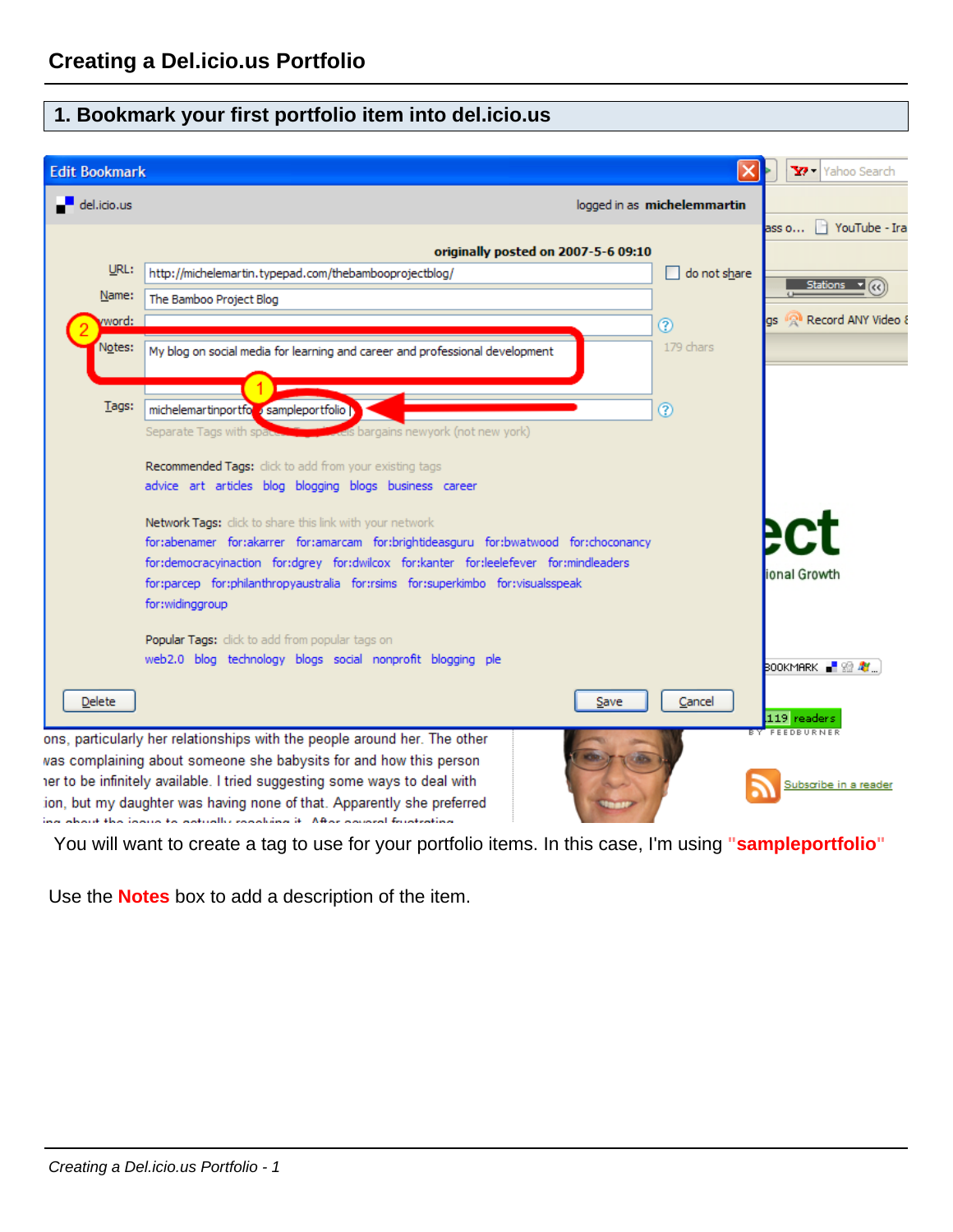#### **2. In your del.cio.us bookmarks, find your porfolio tag.**



When you find the appropriate tag, click on it.

# **3. Create "Tag Description"**

|                        | del.icio.us / michelemmartin / sampleportfolio<br>your bookmarks   your network   subscriptions   links for you   post                                                               |                |
|------------------------|--------------------------------------------------------------------------------------------------------------------------------------------------------------------------------------|----------------|
| Title:<br>Description: | Your items tagged sampleportfolic (create tag description) → view all, popular<br>My Sample Portfolio<br>This is where I can describe my portfolio. I have 1000 characters to do so. | п<br>$+$       |
|                        | 925 characters remaining                                                                                                                                                             | Save<br>Cancel |

You can use the Tag Description to create a description of your portfolio. First, **click on "Create Tag Description"**

This will open up the Title and Description box. Then **add a title for your portfolio** and **a description**. You have 1000 characters for your description. Note that you may want to include contact information for yourself. You can also let people know that they can use the RSS subscription button at the bottom of your portfolio page to be automatically updated when you add items to your portfolio.